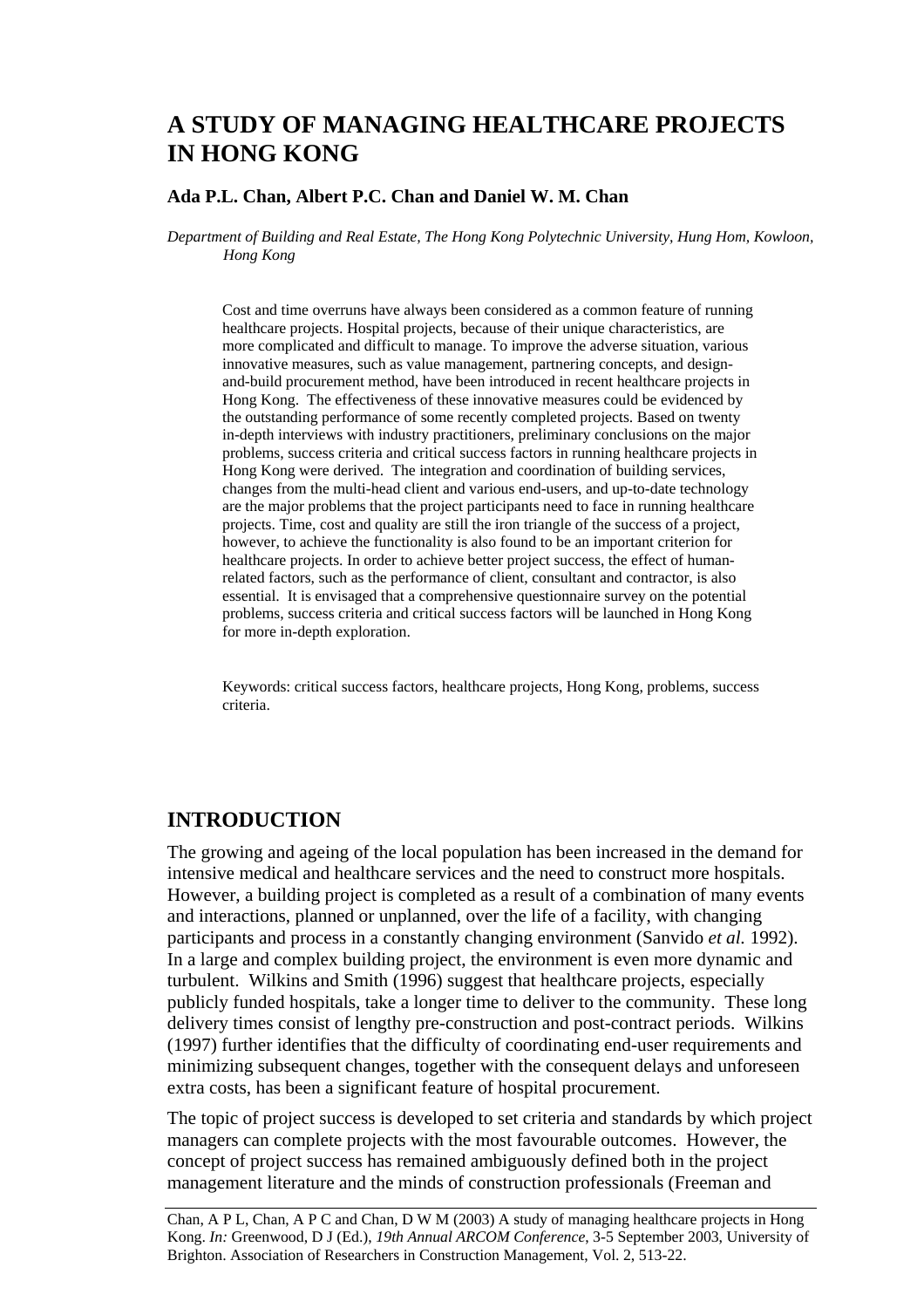Beale 1992). While some authors consider project success as merely meeting the technical performance, cost and time requirements, others suggest that success is something more complex than simply meeting these basic criteria. Many project managers attend to these success factors in an intuitive and ad hoc fashion as they attempt to manage and allocate resources across various project areas. The need to identify critical success factors is particularly acute in the provision of major healthcare projects due to their complexity, long design and construction periods, ongoing developments in healthcare planning and technology, and the need for a highly accountable approach to procurement by health authorities.

This paper, based on the earlier research work by Chan *et al.* (2003a, 2003b and 2003c), provides an interim report on an on-going research of healthcare projects in Hong Kong. Based on twenty in-depth interviews with industry practitioners, preliminary conclusions on the major problems, success criteria and critical success factors for running healthcare projects in Hong Kong were derived. This paper is divided into three main parts. Methodology upon which this study has adopted will be firstly presented. It is followed by the discussion on the preliminary results that were consolidated from a series of structured interviews. Finally, a conclusion will be drawn for further detailed investigation.

| <b>Table 1.</b> Daviservand information of mich viewees<br><b>Nature of company</b> | Number of<br>interviewees | <b>Position</b>                                        |
|-------------------------------------------------------------------------------------|---------------------------|--------------------------------------------------------|
| <b>Hospital Authority</b>                                                           |                           | Project managers                                       |
| Consultants                                                                         | 5                         | Project managers, engineers                            |
| Contractors                                                                         | 6                         | Project managers, project coordinators,<br>site agents |
| Government Departments                                                              |                           | Architects, engineers,                                 |
| (mainly from Architectural                                                          |                           | quantity surveyors, technical secretary                |
| Services Department)                                                                |                           |                                                        |

**Table 1**: Background information of interviewees

# **METHOD**

The present research was conducted by literature review and structured interviews. In order to identify the difficulties of running healthcare projects, a critical review on the relevant literature, was conducted. The literature findings were verified by a series of structured interviews with some experienced practitioners who had hands-on experience in running healthcare projects. Similar 'research by interviews' was conducted by Gyi *et al.* (1999) in the accident and health research. After that, two proposed models were developed on the basis of a comprehensive literature review on the success criteria and critical success factors in a general construction project. The basic principle is reviewing related articles of the last ten years of some major management journals, such as Construction Management and Economics, ASCE Journal of Construction Engineering and Management, Engineering, Construction and Architectural Management and etc. It helps to set a base for the interviewees for ranking their opinions.

Twenty structured interviews were conducted, including the contractors, consultants and client representatives. Table 1 shows the background information of these interviewees. Content analysis, therefore, was chosen to analyse the substantive content of the interview as Simister (1995) states that it is the principal method used to analyse interviews. All the opinions of the interviewees were then summarized and analysed to provide an overall picture of the management of the healthcare projects.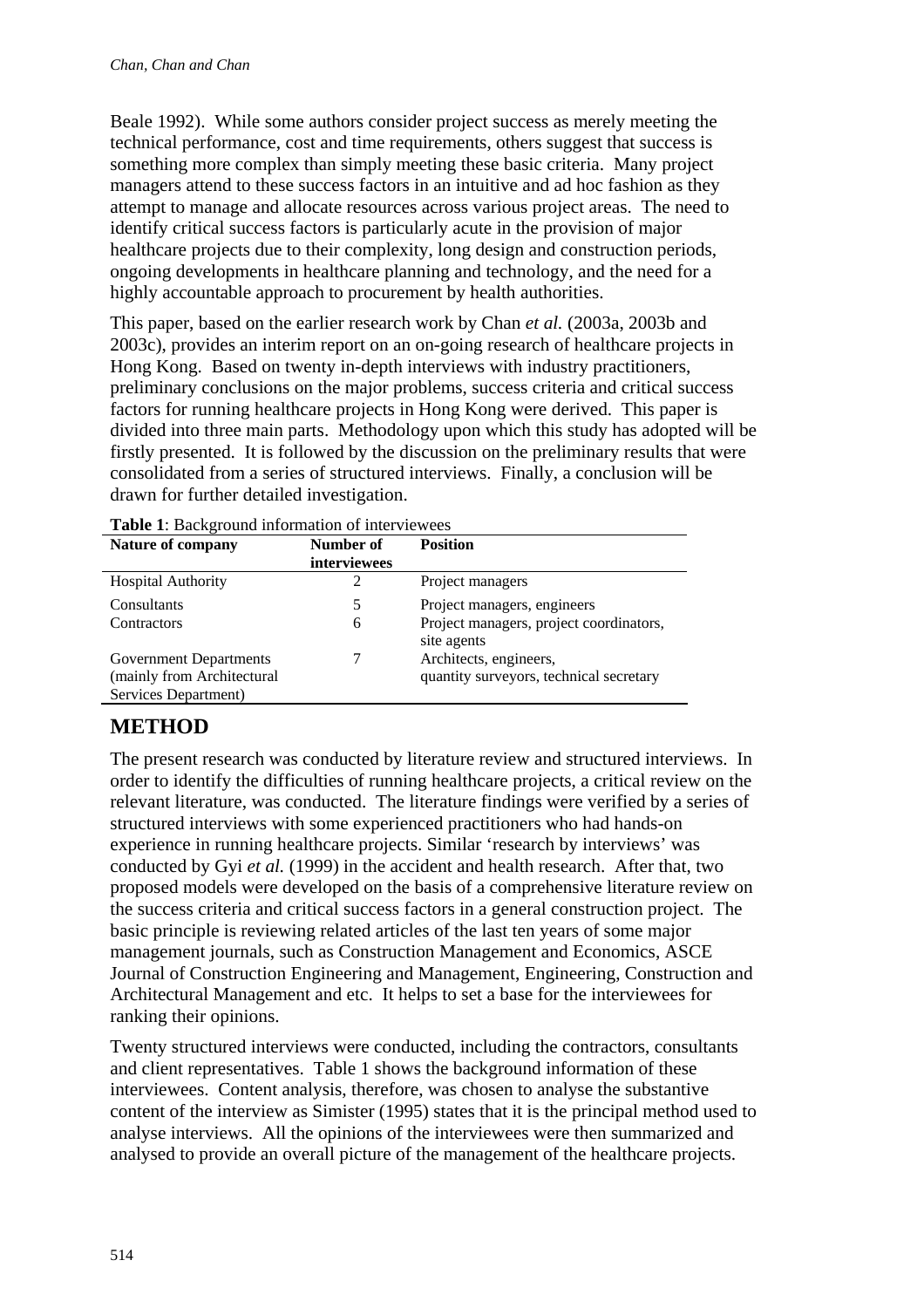## **PROBLEMS IN RUNNING HEALTHCARE PROJECTS**

Cox and Grove (1981) define healthcare buildings as 'Buildings that provide for healthcare fulfil many different functions and accommodate the whole life span of man'. Smith and Wilkins (1995) identify inadequate coordination of end-user requirements and the pressure of accountability to the Government as the main problems associated with healthcare projects. To further explore the difficulties in running healthcare projects, an empirical study has been conducted with a group of practitioners who had hands-on experience in hospital projects. The followings are the major difficulties identified by the interviewees in managing healthcare projects and with references to Chan *et al.* (2003a):

### **Highly complicated building services**

Nearly all the interviewees, especially the contractors, suggested that the up-to-date technology and the complicated building services are the main problems that they need to face. To satisfy the purpose of providing fast and accurate cure to the public, hospitals are required to incorporate the most up-to-date medical technology and modern hospital engineering services requirements such as the medical and nonmedical gas installation and x-ray equipment. Besides, building services must satisfy the hospital functional requirements for a perfect hospital. These, however, should follow the developments in clinical practice and changes in medical technology (Lam *et al.* 1997a). It means that the target is moving constantly and quickly. Therefore, the hospitals are complex and most up-to-date technology is required. It sometimes generates serious integration and coordination problems, and hence leading to time delay and intractable conflicts among the contracting parties.

#### **Frequent changes by multi-head clients and various end-users**

The interviewees agreed that changes of end-users are the main source of uncertainty and sometimes results in the problems of project delays, disruption and additional costs. The ultimate users of the healthcare building are heterogeneous. As hospital projects contain a lot of specialised medical facilities and functional equipment, only specialists with professional knowledge are able to comment on their suitability and adequacy. Consensus from these diversified groups of end-users may be difficult to obtain. The design consultants need to gather the information from all specialists during the design stage. The contractors also need to discuss the detail drawings with numerous end-users during the construction stage. It will prolong the pre-construction period. Besides, request of changes to the design layout from end-users is not uncommon even when it is at the construction stage to cope with the medical advances and fast moving medical technology. The proposed selection of machinery and techniques also could become obsolete within the stipulated duration of the construction period. It results in frequent changes of specifications. It creates great difficulties for the contractors and consultants to face from design stage to the completion.

### **Fixed budget and tight time schedule**

Another main problem the interviewees faced is the fixed budget and tight time schedule of the healthcare projects. The contractors thought that apart from the above two problems, tight time schedule is another major issue. For example, plans for the construction of a new hospital in the northern part of the New Territories were initiated by the Hospital Authority in 1992. The Financial Secretary announced the launch of the hospital in his budget speech in March 1993, and he committed to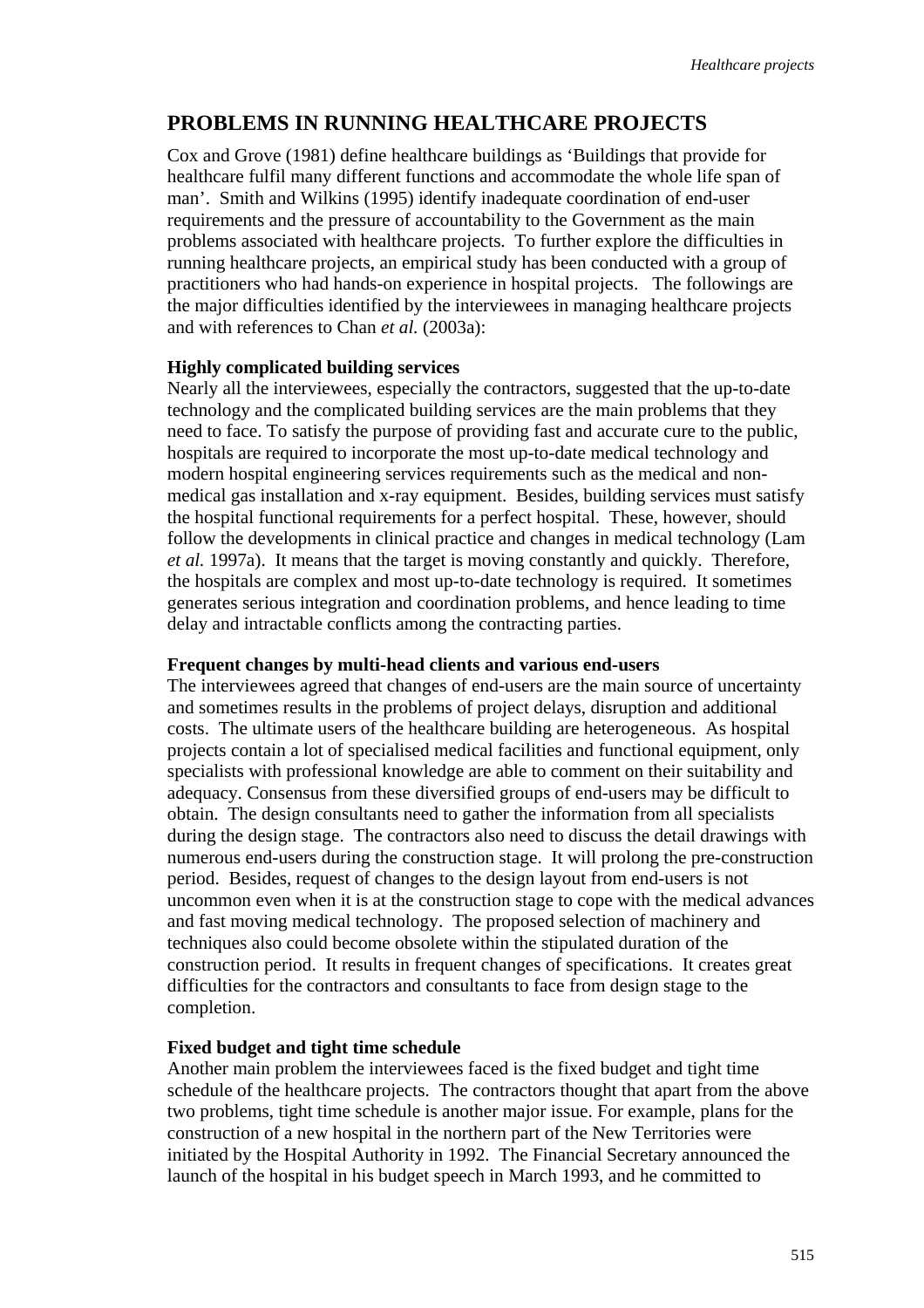

**Figure 1**: Consolidated framework for measuring project success

complete the project by June 1997 - a period of just over four years (Chan 2000). Some even claimed that the original project duration set by the government is unfair as the department regardless of the scale and complexity of the projects. From the consultants' and client representatives' points of view, they were more concerned with the fixed budget. It is because nearly all hospitals are publicly funded in Hong Kong, so it must be accountable to the public. Once the project is announced, the budget would be under scrutiny of the society, and under the spotlight of public concern. Therefore, with the tight schedule, closely defined budget and the expectation of high quality standard for publicly funded hospitals, both the designers and contractors are facing great challenges.

## **SUCCESS CRITERIA OF HEALTHCARE PROJECTS**

Criteria of project success can be defined as the set of principles or standards by which favourable outcomes can be completed within a set specification. Project success means different things to different people (Chan *et al.* 2003b). Pariff and Sanvido (1993) consider success as an intangible perceptive feeling, which varies with different management expectations, among persons, and with the phases of project. Owners, designers, consultants, contractors, as well as sub-contractors have their own project objectives and criteria for measuring success. Even the same person's perception on success can change from project to project. Therefore, definitions on project success are dependent on project type, size and sophistication, project participants and experience of owners, etc.

Chan *et al.* (2003b), show that there are a number of researchers who have intense interests in this topic over the last ten years. In the early 90s, project success was measured by the project duration, monetary cost and project performance (Navarre and Schaan 1990). Time, cost and quality are the basic criteria to project success and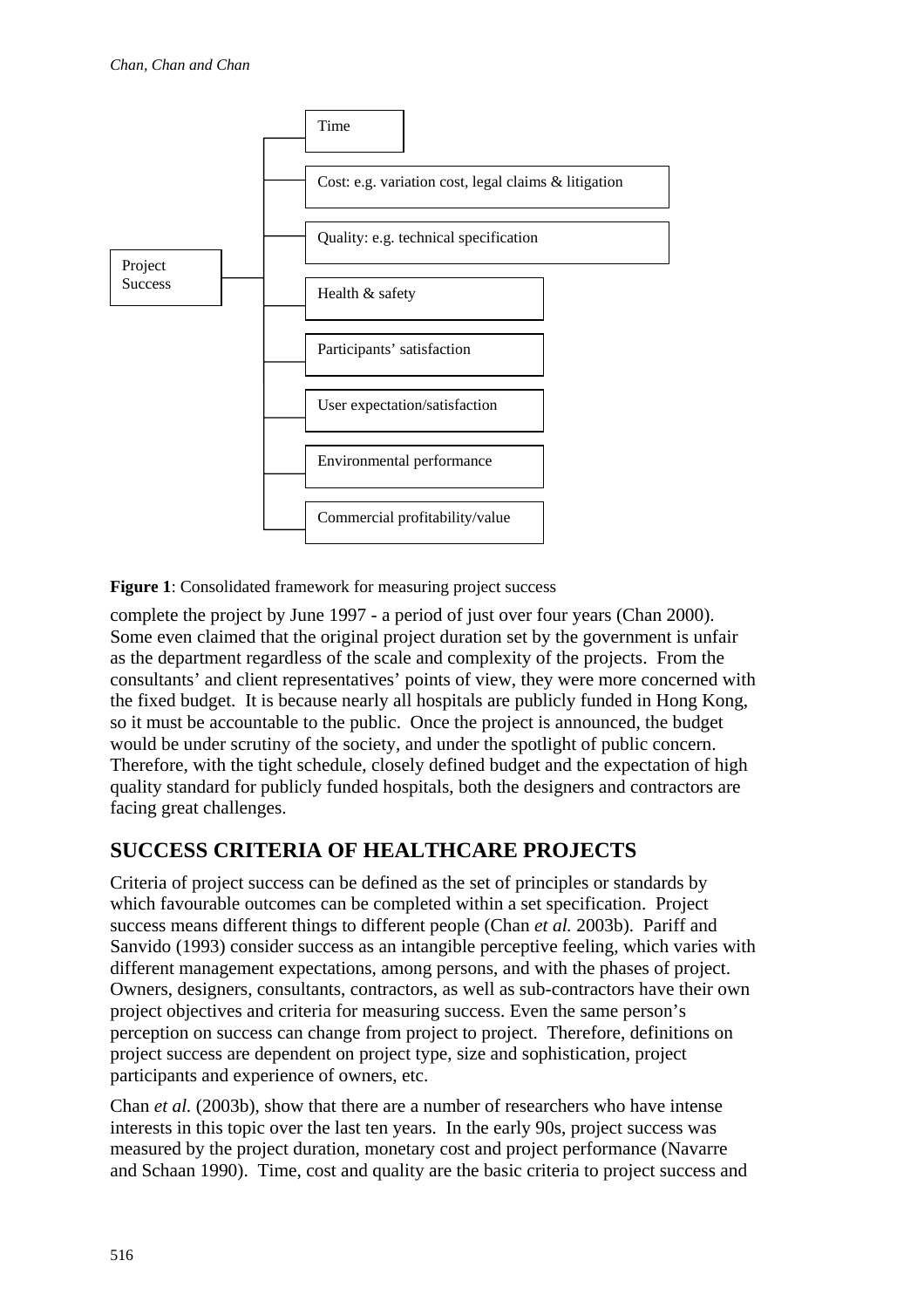Atkinson (1999) names them as the 'Iron Triangle'. In addition to these basic criteria, Pinto and Pinto (1991) advocate that measures for project success should also include project psychosocial outcomes that refer to the satisfaction of interpersonal relations with project team members and they are known as the 'soft' measure. Pocock *et al.*  (1996) further suggest including the absence of legal claims as an indicator of project success. This then calls for including 'safety' as a success indicator as well. After that, the researchers further define the project success along with the project duration or in specific category, such as Shenhar *et al.* (1997), Atkinson (1999) and Lim and Mohamed (1999). From the comprehensive literature review, a consolidated framework for measuring success of construction projects was developed (Figure 1) and is used as a base for the interviewees to set their criteria of healthcare projects.

After the structured interviews, all interviewees agreed that nearly all of the proposed criteria are the success criteria of healthcare projects, except the commercial profitability or value. From the contractors' point of view, they regard the project as successful when it is completed on time, within budget and with required quality standard. These are the basic targets that every contractor wants to achieve. Besides, low accident rate and environmental friendliness are also their areas of concern. Profitability is also an important criterion. It is because construction projects are the income and revenue of their companies. Being a contractor, completed on time is essential as it links to the profit that he can obtain. Project time and budget overruns may sometimes be conducive to litigation which incurs significant financial loss. Environmental friendliness and site safety are becoming more important today as they reflect the social responsibility of contractors towards the public community and government legislation.

The criteria of the client representatives and consultants are slightly different from the contractors. They concurred with the contractors' opinions, except the commercial profitability. Moreover, the highest ranking criterion from them is the functionality. They explained that the healthcare building is a type of 'functional building' and it serves for the public, therefore, the building completed with its stated functions, is essential. They believed that trivial time and cost overruns are acceptable. To determine whether the building can achieve its functions, the end-users' feedback is a good indicator. Hence, the satisfaction of end-users and client is also one of the success criteria. Time, cost and quality are still the basic criteria; however, their priorities are not as high as the functionality. Environmental friendliness and safety are public concerns and important to the healthcare projects, it is because free from water, noise and air pollutions during construction and maintenance period are essential as the surrounding environment will largely affect the curative process of the sick people.

## **CRITICAL SUCCESS FACTORS OF HEALTHCARE PORJECTS**

In order to achieve the outstanding performance, the factors that contributed to the defined success criteria need to be identified. The term of critical success factors (CSFs) in the context of the management of projects was first used by Rockart in 1982 and is defined as those factors predicting success on projects (Sanvido *et al.* 1992). A critical success factor was assumed to have the same degree of importance throughout the life of the project (Pinto & Prescott, 1988). However, CSFs in each project may vary subject to the changing environmental variables, and hence, there is no one best route to success (Liu, 1999). Similar to the previous section, a number of variables influencing the success of project implementation were identified with reference to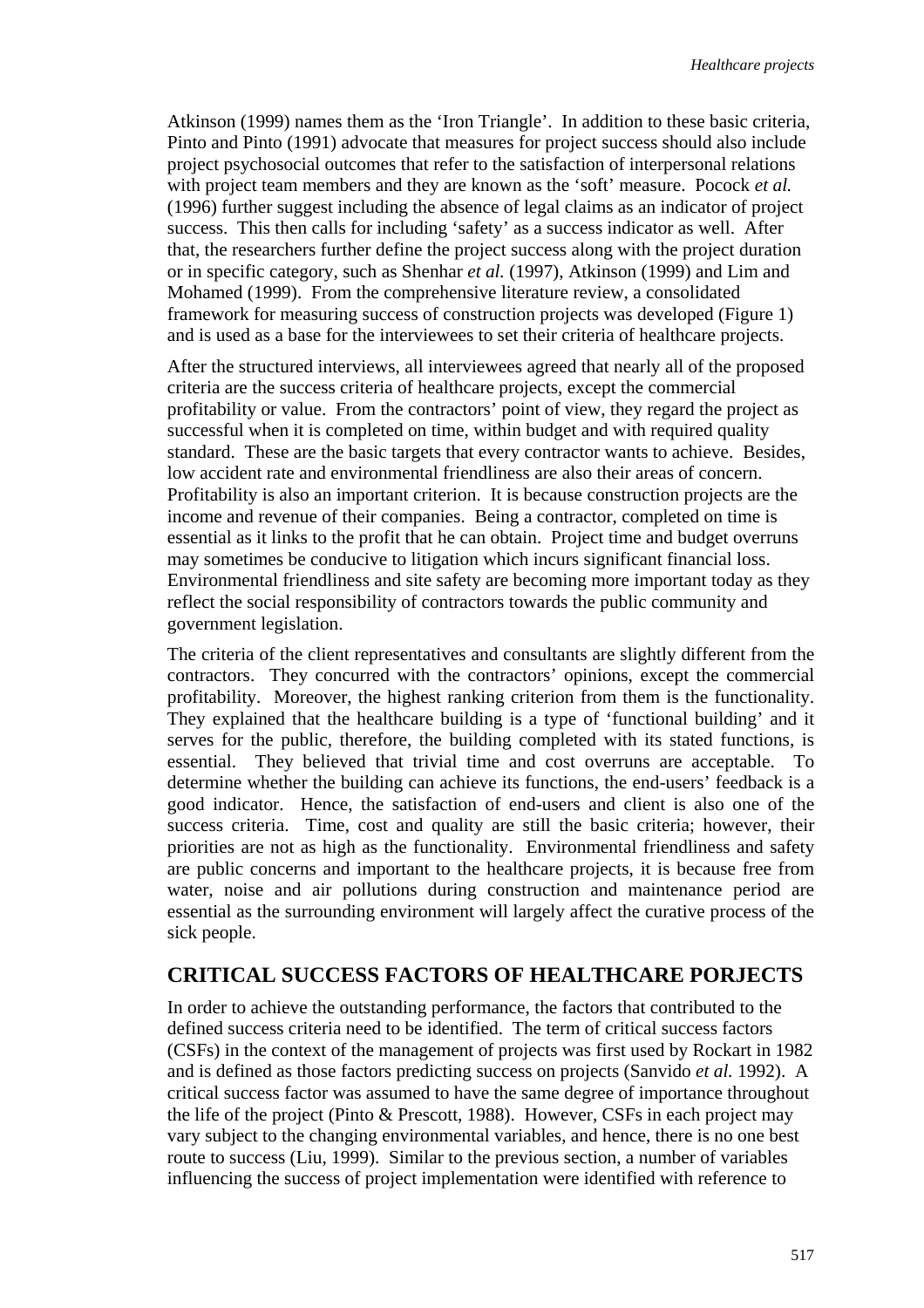

**Figure 2**: Framework on Factors Affecting Project Success

Chan *et al.* (2003c). It is suggested that CSFs can be grouped under five main categories. These include human-related factors, project-related factors, project procedures, project management actions and external environment. Figure 2 shows the framework on factors affecting the project success.

### **Human-related factors**

Chua *et al.* (1999) group the project manager, client, contractor, consultant, subcontractor, supplier and manufacturer as the key participants in a construction project. Their influences to the projects success are significant. Besides the factors related to each individual stakeholder, there are other variables influencing the success in the project-participants-related factor, such as team spirit, communication, coordination and top management support (Belassi and Tukel 1996, Chua *et al.* 1999 and Dissanayaka and Kumaraswamy 1999).

The attributes of this factor can be mainly divided into two categories, one is related to client, and the other is related to the project team. For the first group, it includes client's experience and capability, nature of client, size of client organization, client's emphasis on cost, time and quality, and client contribution to the project. For the second group, it includes project team leaders' experience and skills, project team leaders' commitment on time, cost and quality, project team leaders' involvement, project team leaders' adaptability and working relationship, and the last one is support of the project team leaders' parent companies.

### **Project-related factors**

Walker (1995) proposes project scope as a useful predictor for construction time. The project characteristics factors, such as type, size, complexity and duration of the project are concluded by Akinsola *et al.* (1997) which have a significant influence on the total value of variations and their frequency. The attributes used to measure this factor are proposed to include the type, nature, number of floors, complexity and size of project.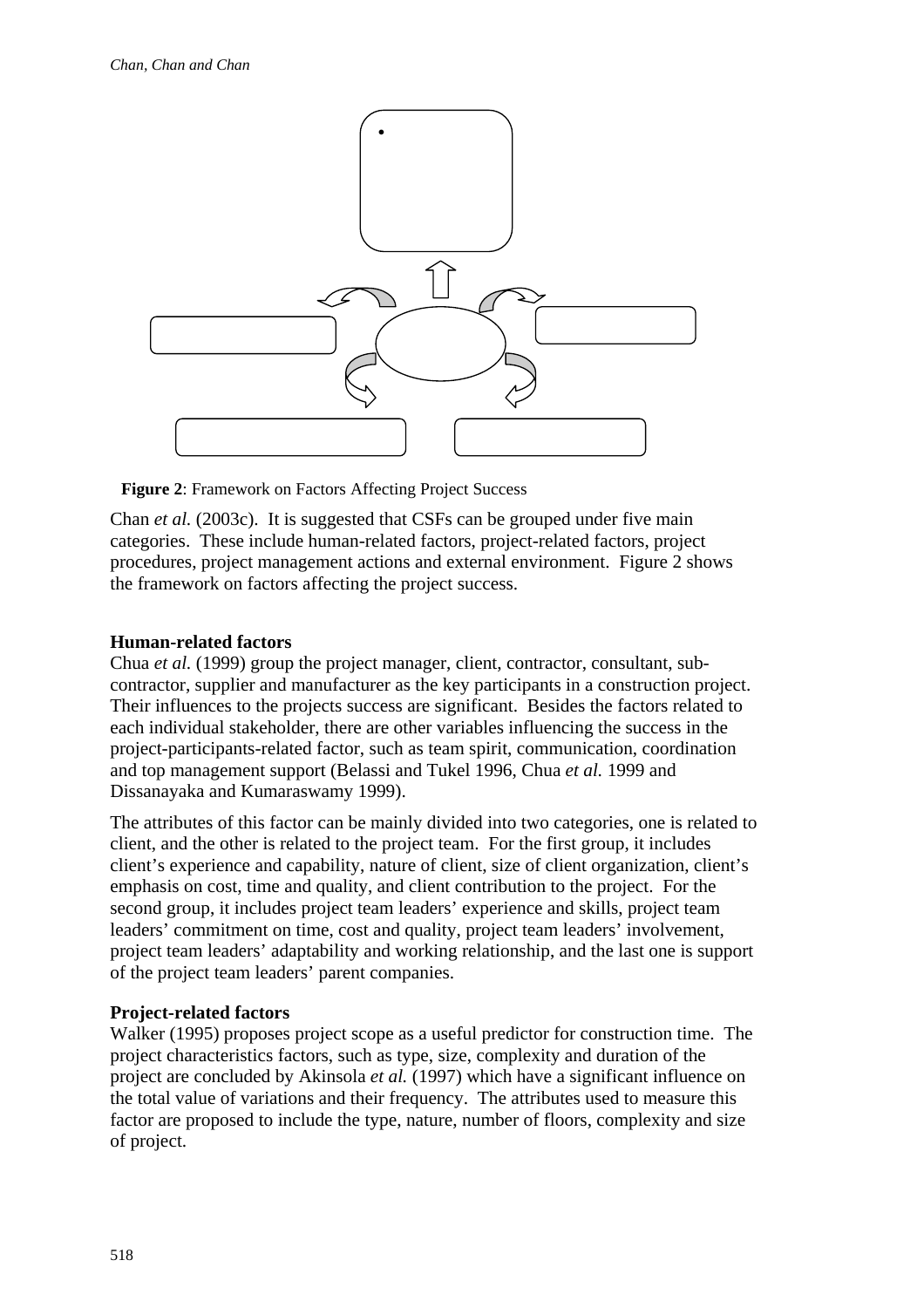#### **Project procedures**

Dissanayaka & Kumaraswamy (1999) indicate the importance of procurement factors and non-procurement factors in their research. Two attributes, procurement method and tendering method, are used to measure in this factor.

#### **Project management actions**

The factors related to the project management emerged in the early 90s. Project management is a key for project success (Hubbard 1990). Kog *et al.* (1999) also state that the managerial action is critical in achieving project success, particularly with large and complex fast track projects. Munns and Bjeirmi (1996) state that the role of different project management techniques, such as the planning and control of time, cost and quality, has been widely established to implement projects successfully. Therefore, a number of attributes are involved in this factor, namely, the communication system, control mechanism, feedback capabilities, planning effort, organizational structure, safety and quality assurance program, control of subcontractors' works and finally the overall managerial actions.

#### **External environment**

Belassi and Tukel (1996) suggest that some factors are external to the organization but they still have an impact on project success or failure. Akinsola *et al.* (1997) describe 'environment' as all external influences on the construction process, including social, political, and technical system. The attributes used to measure this factor are economic environment, social environment, political environment, physical environment, industrial relation environment and level of technology advances.

From the five major factor categories, all interviewees believed the human-related factor is the most critical success factor of running healthcare projects. Healthcare building is a functional building and its construction is complicated and special, the project team's experience is very important. With adequate level of experience, the interviewees believed that they can foresee some typical problems and handle them more rapidly and adequately. Client's experience and ability is also influential. The contractors claimed that a clear design brief is crucial for them to complete the project and it is also supported by some researchers, such as Lam *et al.* (1997b) who also state that the importance of briefing to the overall success of the project from the client's perspective should be treated as an important issue. They further identify that the greater the details of the brief, the more accurately the designer will interpret the client's needs and 'complete' design can be developed for smooth coordination of M&E services. The working relationship among the parties must be in harmony and co-operative. The interviewees thought that if each party has the same level of commitment, the operation will be smoother and less disputes will be resulted. Besides, the project management factor is also highly ranked. Basically, the project management factor and the human-related factor are closely-linked. The interviewees claimed that good planning before construction is critical, it largely influences the subsequent operation. They also believed that good site supervision, coordination and communication can ensure the outstanding performance. The effectiveness of the management depends on the skills of the project team, so these two factors are interdependent. For the other factors, most of the interviewees disregarded the implication of the project-related factors and the external factors. They thought that the attributes of the project-related factors, such as the type, size and complexity of projects can be anticipated well in advance, so the impacts from them can be foreseen. On the contrary, the external factors are unanticipated that they are unable to control,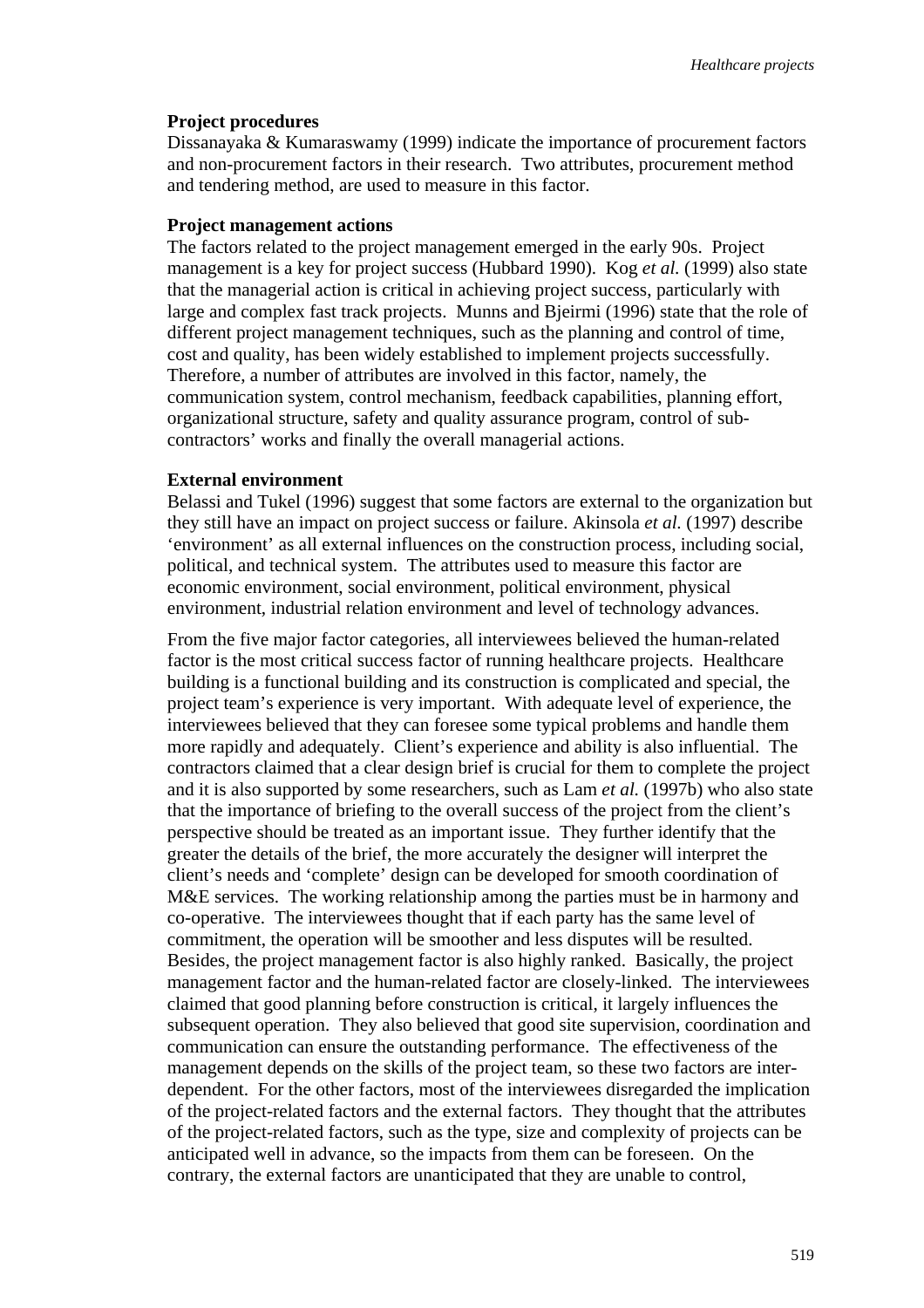therefore, this attribute can be neglected and with good management, they believed that such problems can be overcome. The interviewees agreed there is an implication of the project procedures on the success; however, it is in lower priority. They explained that although the adoption of design-build system is a growing trend in Hong Kong nowadays, its effectiveness is still uncertain and also largely dependent on the experience and skills of client and project team leaders. But they claimed the prequalification for the tendering system is necessary as it helps to guarantee the quality and capability of the contractors.

## **CONCLUSIONS**

Construction of the healthcare buildings, because of its unique features, is a rather difficult and time-consuming task. This paper is an interim report on an on-going research of healthcare projects in Hong Kong. It provides a comprehensive literature review on the problems, success criteria and success factors of running healthcare projects. From the structured interviews, the major problems of running healthcare projects identified are sophisticated building services system, up-to-date technology, frequent requests of changes of various end-users, and tight schedule and budget. Besides time, cost, quality, safety and environmental friendliness, it is found that functionality and satisfaction of the end-users are also viewed as important criteria for the success of the healthcare projects by the interviewees. To achieve the outstanding performance, the capability, skills and experience of clients, consultants and contractors are the most significant factors. Having a clear design brief, good planning, effective communication and control system can also ensure the success of the projects. To further investigate this research topic, it is envisaged that a detailed questionnaire survey on the problems, success criteria and critical success factors will be launched in the Hong Kong context for more in-depth investigation.

# **ACKNOWLEDGEMENTS**

The authors gratefully acknowledge the Hong Kong Polytechnic University for providing funding to support this research effort. Special gratitude is also extended to those industrial practitioners who have kindly participated in our structured interviews.

### **REFERENCES**

- Akinsola, AO, Potts, KF, Ndekugri, I and Harris, FC (1997) Identification and Evaluation of Factors Influencing Variations on Building Projects*. International Journal of Project Management*, 15(4), 263-267.
- Atkinson, R (1999) Project management; cost, time and quality, two best guesses and a phenomenon, its time to accept other success criteria. *International Journal of Project Management*, 17(6), 337-342.
- Belassi, W and Tukel, OI (1996) A New Framework for Determining Critical Success/Failure Factors in Projects. *International Journal of Project Management*, 14(3), 141-151.
- Chan, APC (2000) Evaluation of enhanced design and build system  $-$  a case study of a hospital project. *Construction Management and Economic*, 18(8), 863-871.
- Chan, APL, Chan APC and Chan, DWM (2003a) The management of healthcare projects: the case of Tseung Kwan O Hospital. *Journal of Building and Construction Management*, 8(1), 34-41.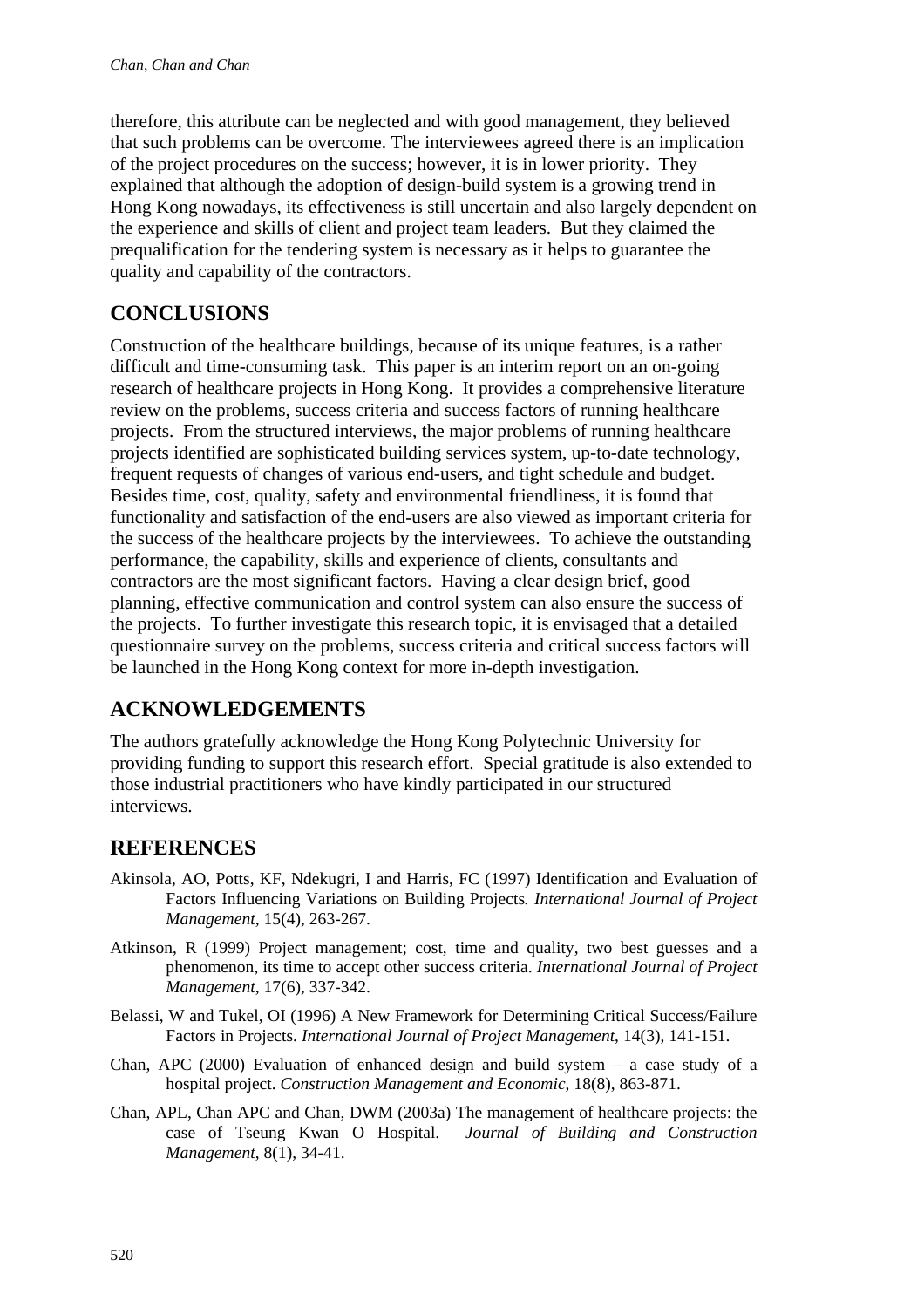- Chan, APC and Chan, APL (2003b) Key Performance Indicators (KPIs) for measuring construction success. *Benchmarking: An International Journal,* (in press).
- Chan, APC, Scott, D and Chan, APL (2003c) Factors affecting the success of a construction project. *Journal of Construction Engineering and Management,* ASCE (in press).
- Chua, DKH, Kog, YC and Loh, PK (1999) Critical Success Factors for Different Project Objectives*. Journal of Construction Engineering and Management*, 125(3), 142-150.
- Cox, A and Groves, P (1981) *Design for health care.* Butterworth Design Series.
- Dissanayaka, SM and Kumaraswamy, MM (1999) Evaluation of Factors Affecting Time and Cost Performance in Hong Kong Building Projects. *Engineering, Construction and Architectural Management*, 6(3), 287-298.
- Freeman, M and Beale, P (1992) Measuring Project Success. *Project Management Journal*, 23(1), 8-17.
- Gyi, DE, Gibb, AGF and Haslem, RA (1999) The quality of accident and health data in the construction industry: interviews with senior managers. *Construction Management and Economics*, 17(2). 197-204.
- Hubbard, DG (1990) Successful Utility Project Management From Lessons Learned. *Project Management Journal*, 21(3), 19-23.
- Kog, YC, Chau, DKH, Loh, PK and Jaselskis, EJ (1999) Key Determinants for Construction Schedule Performance. *International Journal of Project Management*, 17(6), 351-359.
- Lam, KC, Gibb, AGF and Sher, WD (1997a) Re-engineering procurement methods for coordination of M&E services in hospital buildings. *Proceedings of the International Conference on Construction Process Re-engineering held at the Gold Coast, Queensland, Australia on 14-15 July*, 181-190.
- Lam, KC, Gibb, AGF and Sher, WD (1997b) Management of building services engineering by better design brief. *Asia Pacific Building and Construction Management Journal*, 3(1) 42-46.
- Lim, CS and Mohamed, MZ (1999) Criteria of project success: an exploratory re-examination. *International Journal of Project Management,* 17(4), 243-248.
- Liu, AMM (1999) A Research Model of Project Complexity and Goal Commitment Effects on Project Outcome. *Engineering, Construction and Architectural Management*, 6(2), 105-111.
- Munns, AK and Bjeirmi, BF (1996) The Role of Project Management in Achieving Project Success. *International Journal of Project Management,* 14(2), 81-87.
- Navarre, C and Schaan JL (1990) Design of project management systems from top management's perspective. *Project Management Journal*, 21(2), 19-27.
- Parfitt, MK and Sanvido, VE (1993) Checklist of critical success factors for building projects. *Journal of Management in Engineering*, 9(3), 243-249.
- Pinto, MB and Pinto, JK (1991) Determinants of cross-functional cooperation in the project implementation process. *Project Management Journal*, 22(2), 13-20.
- Pinto, JK and Prescott, JE (1988) Variations in Critical Success Factors Over the Stages in the Project Life Cycle. *Journal of Management*, 14(1), 5-18.
- Pocock, JB, Hyun, CT, Liu, LY and Kim, MK (1996) Relationship between project interaction and performance indicator. *Journal of Construction Engineering and Management*, 122(2), 165-176.